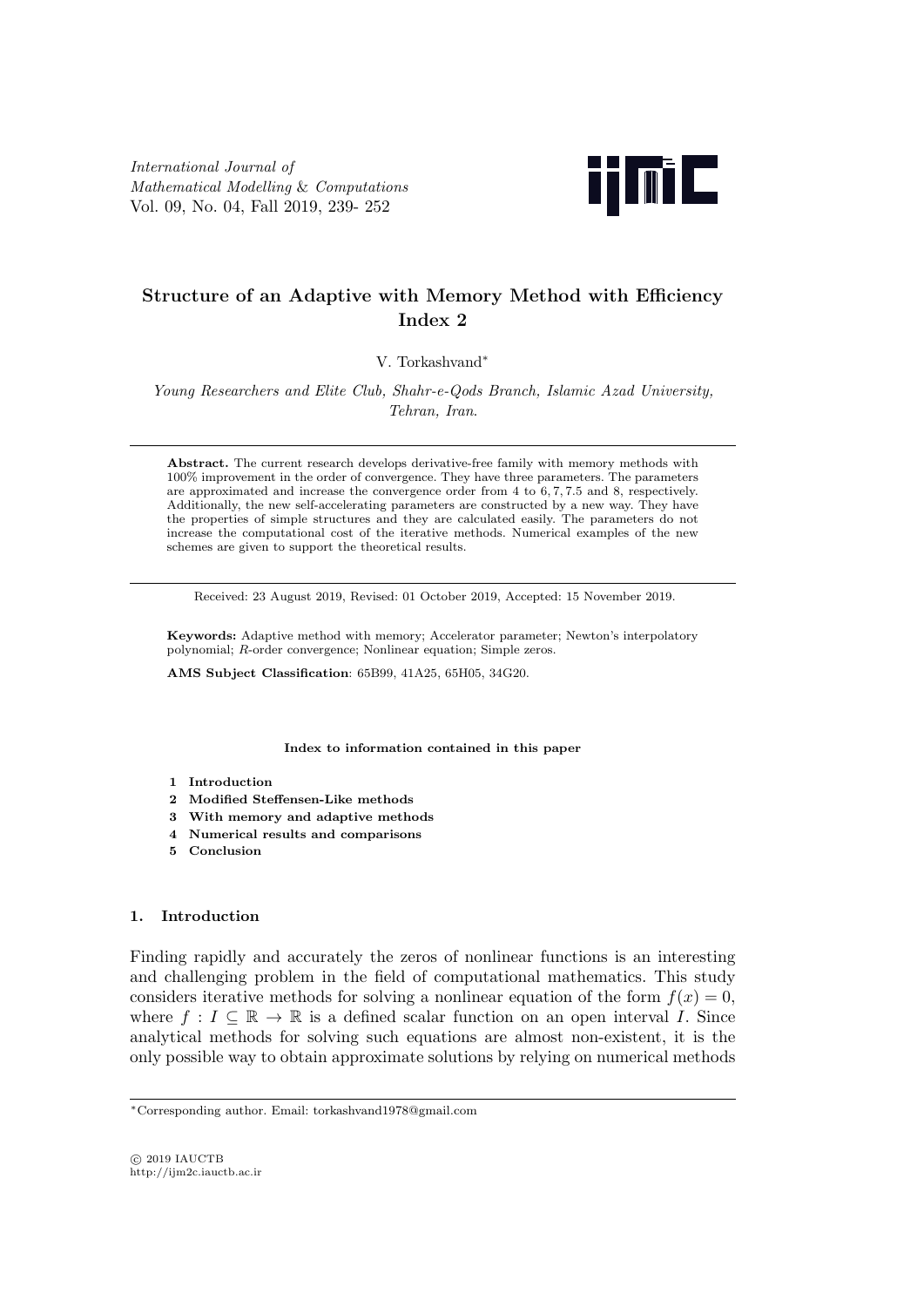based on iterative procedures [1–16, 18–22, 24–26, 28, 29, 31, 33, 35–39, 41–45]. Newton's method [23]  $(x_{k+1} = x_k - \frac{f(x_k)}{f'(x_k)})$  $\frac{f(x_k)}{f'(x_k)}$  is considered the most famous method for solving nonlinear equations. The main weakness of this method is the derivative of the function. Steffensen [37] solved the problem by eliminating the first derivative of the function and approximated it as  $(f'(x_k) \approx f[x_k, w_k], w_k = x_k + f(x_k)),$ where  $f[x_k, w_k] = \frac{f(x_k) - f(w_k)}{x_k - w_k}$ . The Steffensen's without memory method, like the Newton's method, has a degree of convergence of two, with the same efficiency index. In following, Traub developed the first method with memory by applying Steffensen's method. He increased the order of convergence in this method from 2 to 2*.*41 without using any new information, but just by reusing the information of the previous step:

$$
\begin{cases}\n\gamma_0, \ \gamma_k = -\frac{x_k - x_{k-1}}{f(x_k) - f(x_{k-1})}, \ k = 1, 2, 3, \cdots, \\
x_{k+1} = x_k - \frac{\gamma_k f(x_k)^2}{f(x_k + \gamma_k f(x_k)) - f(x_k)}, \ k = 0, 1, 2, \cdots.\n\end{cases} \tag{1}
$$

In this study, we focus on finding new two-point derivative free techniques. They have optimal order of convergence with efficiency index 2 according to the hypothesis of Kung and Traub [19] concerning the optimality of multi-point iterations without memory. In this work, we are looking for ways to increase the efficiency index to the highest possible level of 2. In this way, we increased the order of convergence by as much as 100%. Then, we built optimal four-order classes of methods including two steps agreeing Kung and Traub's hypothesis. We next extended one of the new methods for simple zeros and also obtained further accelerations in convergence and computational efficiency index without much more functional evaluation by applying the concept of methods with recursive memory iteration. The discusion is followed by a short literature on derivative-free methods. Then, Section 2 presents the contributions and the structure of the without memory fourth order method. In Section 3, with recursive memory methods are constructed using the two-step methods in Section 2 changing their convergence methods into 6*,* 7*,* 7*.*5 and 8. Actually, here, the idea is to keep all the old information and increase the convergence order by an interpolating polynomial, which its order is growing per cycle. To the best of our knowledge, adaptive methods with memory have been considered in [39]. The first two-step without-memory method is attributed to Ostrowski who presented them in 1960 [24]:

$$
\begin{cases} y_k = x_k - \frac{f(x_k)}{f'(x_k)}, \ k = 0, 1, 2, \cdots, \\ x_{k+1} = y_k - \frac{f(y_k)}{f'(x_k)} \frac{f(x_k)}{f(x_k) - 2f(y_k)}. \end{cases} \tag{2}
$$

In 1973, King studied the following single-parameter method [18]:

$$
\begin{cases} y_k = x_k - \frac{f(x_k)}{f'(x_k)}, \ k = 0, 1, 2, \cdots, \\ x_{k+1} = y_k - \frac{f(y_k)}{f'(x_k)} \frac{f(x_k) + \beta f(y_k)}{f(x_k) - (\beta - 2)f(y_k)}. \end{cases} \tag{3}
$$

Subsequently, in 2005, Chun presented the following two-step method using Adomian decomposition method [6]:

$$
\begin{cases} x_{k+1}^* = x_k - \frac{f(x_k)}{f'(x_k)}, \ k = 0, 1, 2, \cdots, \\ x_{k+1} = x_k - \frac{f(x_k)}{f'(x_k)} - 2\frac{f(x_{k+1}^*)}{f'(x_k)} + \frac{f(x_{k+1}^*)f'(x_{k+1}^*)}{f'(x_k)^2} . \end{cases} \tag{4}
$$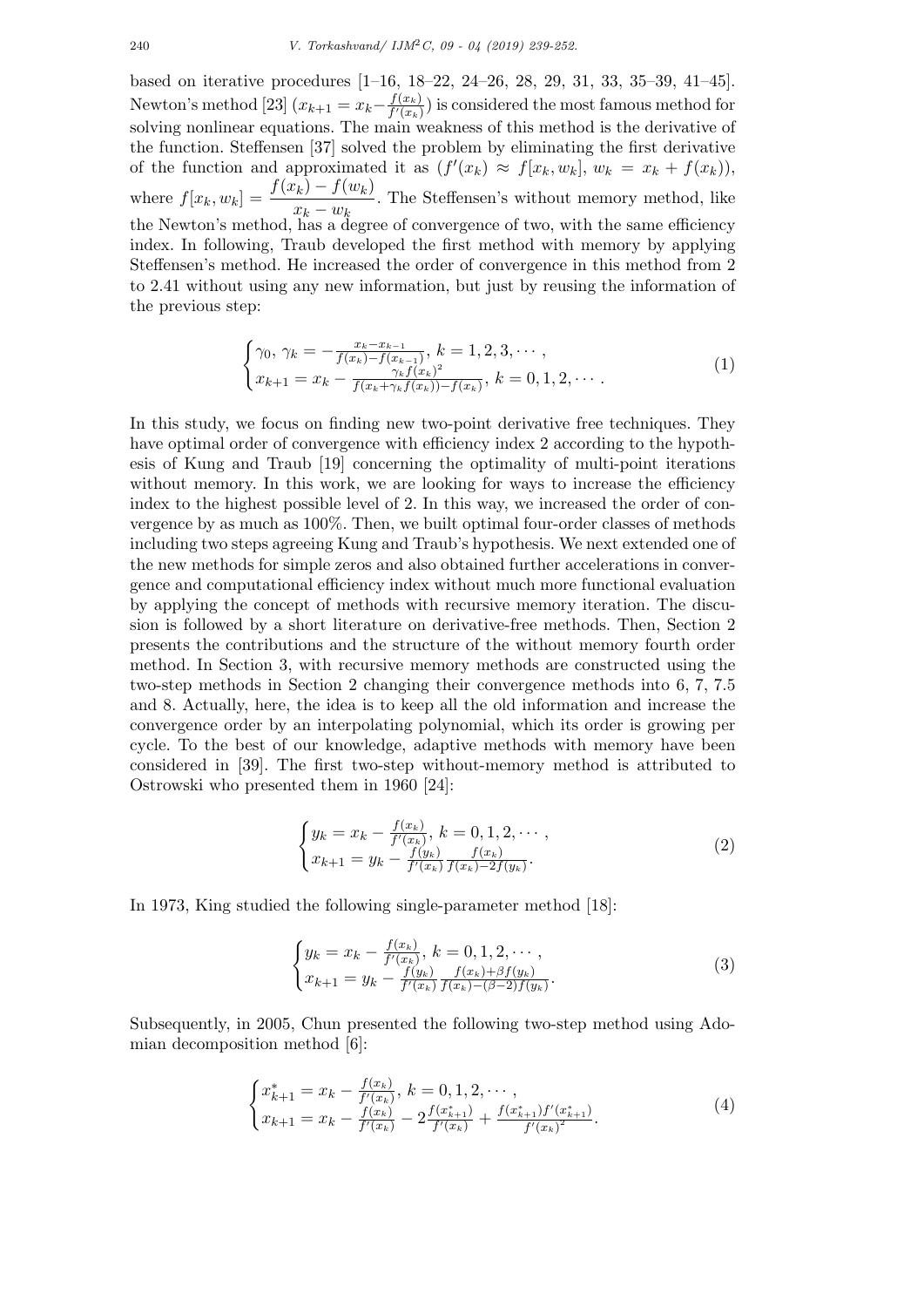In 2009, Ren et al. [28] presented the following two-step methods:

$$
\begin{cases} y_k = x_k - \frac{f(x_k)}{f(x_k, z_k]}, \ z_k = x_k + f(x_k), \ k = 0, 1, 2, \cdots, \\ x_{k+1} = y_k - \frac{f(y_k)}{f(x_k, y_k) + f(y_k, z_k) - f(x_k, z_k) + \gamma(y_k - x_k)(y_k - z_k)}. \end{cases} \tag{5}
$$

Zheng et al. [45], in 2011, presented the following two-step steffensen-like method for solving nonlinear equations:

$$
\begin{cases} y_k = x_k - \frac{f(x_k)}{f[x_k, z_k]}, \ z_k = x_k + \gamma f(x_k), \ k = 0, 1, 2, \cdots, \\ x_{k+1} = y_k - \frac{f(y_k)}{f[x_k, y_k] + f[y_k, x_k, z_k](y_k - x_k)}. \end{cases} \tag{6}
$$

And in 2013, Cordero et al. [9] proposed the following two-step method, which is the fourth order:

$$
\begin{cases} y_k = x_k - \frac{f(x_k)}{f[x_k, z_k]}, \ z_k = x_k + f(x_k), \ k = 0, 1, 2, \cdots, \\ x_{k+1} = y_k - \frac{f(y_k)}{f[x_k, z_k]} \frac{f[x_k, y_k]}{f[y_k, z_k]}, \end{cases}
$$
\n
$$
(7)
$$

Based on the scheme (7), Jaiswal [15] proposed a derivative free family of two-step methods with memory having improved order and efficiency.

$$
\begin{cases} y_k = x_k - \frac{f(x_k)}{f[x_k, z_k] + \delta_k f(z_k)}, \ z_k = x_k + \beta_k f(x_k), \\ x_{k+1} = y_k - \frac{f(y_k)}{f[x_k, z_k]} \frac{f[x_k, y_k]}{f[y_k, z_k]}, \ k = 0, 1, 2, \cdots, \end{cases} \tag{8}
$$

We transform this method with partial modification and the entry of three selfreferential parameters into a without-memory-optimized method with convergence order (Section 2). Then, by using interpolation Newton's method for parameters, we construct with memory methods with convergence rates of 6,7,7.5,8 (Section 3). In Section 3, we propose a new memory recursive method by imposing a more free parameter. This self-accelerating parameter is applied to improve the order until 100%. The numerical study presented in Section 4 confirms the theoretical results and the excellent convergence properties of the presented methods in comparison with some with and without memory methods but without memory methods were optimal-order. Here some nonlinear equations are presented to test and show applicability and competitiveness of the developed methods.

## **2. Modified Steffensen-Like methods**

In this section, the first goal is to modify Cordero et al.'s method [9] slightly so that its error equation can provide better form case with memory methods. In fact, we prove that our modified method can generate order of convergence of 8 while theirs has order of convergence of 7 in the case of with memory. Cordero et al.'s method has the iterative expression as follows:

$$
e_{k+1} = (1 + f'(\alpha))^2 c_2 (2c_2^2 - c_3) e_k^4 + O(e_k^5).
$$
\n(9)

To transform Eq. (8) into a method with memory, with three accelerators:

$$
\begin{cases} y_k = x_k - \frac{f(x_k)}{f[x_k, w_k] + \beta f(w_k)}, \ w_k = x_k + \gamma f(x_k), \ k = 0, 1, 2, \cdots, \\ x_{k+1} = y_k - \frac{f(y_k)}{f[x_k, w_k]} \frac{f[x_k, y_k]}{f[y_k, w_k] + \lambda (y_k - x_k)(y_k - w_k)}, \end{cases}
$$
(10)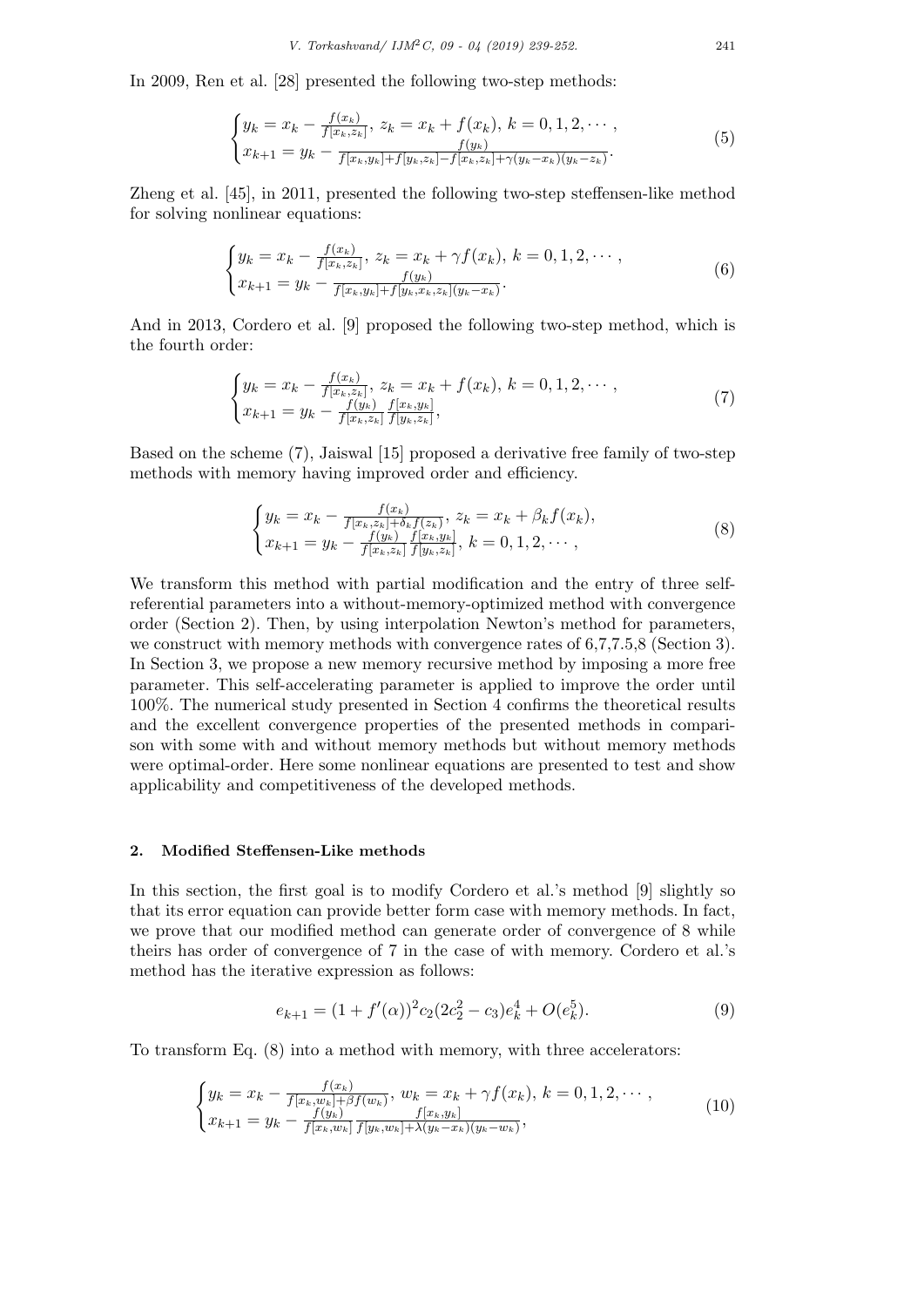where  $\gamma$ ,  $\beta$  and  $\lambda$  are arbitrary nonzero parameters. In what follows, we present the error equation of Eq. (10).

**Theorem 2.1** Let  $I \subseteq \mathbb{R}$  be an open interval,  $f : I \to \mathbb{R}$  be a scalar function *which has a simple root*  $\alpha$  *in the open interval*  $I$ *, and also the initail approximation*  $x_0$  *is sufficiently close the simple zero, then, the two-step iterative method (10) has four-order and satisfies the following error equation:*

$$
e_{k+1} = \frac{(1 + f'(\alpha)\gamma)^2 (\beta + c_2)(\lambda + f'(\alpha)c_2(\beta + 2c_2) - f'(\alpha)c_3)}{f'(\alpha)} e_k^4 + O(e_k^5). \tag{11}
$$

*Proof* The following code has been written in the computational software package Mathematica by using symbolic computation. The following abbreviations are used.  $fla = f'(\alpha), e = x - \alpha, ew = w - \alpha, ey = y - \alpha, e_{k+1} = x_{k+1} - \alpha, c_k = \frac{f^k(\alpha)}{k!f'(\alpha)}$  $\frac{f'(\alpha)}{k!f'(\alpha)}$ .  $In[1]: f[e_{-}] = fla(e + \sum_{i=2}^{4} c_{i}e^{i});$  $In [2]: ew = e + \gamma Series[f[e], \{e, 0, 2\}]/F$  *ullsimplify*  $Out[2] : (1 + \gamma f l a)e + O[e]^2$  $In[3]: f[x_-, y_-] = \frac{f[x] - f[y]}{x - y};$  $In[4]: ey = e - Series[\frac{f[e]}{f[e]g] + f[e]}$  $\frac{J[e]}{f[e,ew] + \beta f[ew]}, \{e, 0, 3\}]/\textcolor{red}{/Fullsimplify}$  $Out[4] : (1 + fla\gamma)(\beta + c_2)e^2 + O(e^3)$  $In[5]: e_{k+1} = ey - Series[\frac{f[ey]}{f[e,e]}]$  $f[e,ey]$ *f*[*e,ew*]  $\frac{f[e,ew]}{f[ey,ew]+\lambda(ey-e)(ey-ew)}, \{e,0,5\}]/\frac{F}{t}$  $Out[5]$ :  $\frac{(1+fla\gamma)^2(\beta+c_2)(\lambda+flac_2(\beta+2c_2)-flac_3)}{fla}e_k^4 + O(e_k^5)$ ) and the set of  $\blacksquare$ 

## **3. With memory and adaptive methods**

#### **3.1** *With memory methods*

In this section, we first get with memory methods based on the without memory method mentioned in Equation  $(10)$ . The equation error  $(11)$  also can be written as:

$$
e_{k+1} = \frac{(1 + f'(\alpha)\gamma)^2(\beta + c_2)(\lambda + f'(\alpha)c_2(\beta + c_2) + f'(\alpha)c_2^2 - f'(\alpha)c_3)}{f'(\alpha)}.
$$
 (12)

We observe from (12) that the order of convergence of the presented methods (10) is 4 when  $\gamma \neq \frac{1}{-f'}$  $\frac{1}{-f'(\alpha)}, \beta \neq -c_2$ , and,  $\lambda \neq \frac{f'''(\alpha)}{6} - \frac{f''(\alpha)^2}{4f'(\alpha)}$  $\frac{f''(\alpha)}{4f'(\alpha)}$ . The selection of  $\gamma = \frac{1}{-f'}$  $\frac{1}{-f'(\alpha)}, \beta = -c_2 = -\frac{f''(\alpha)}{2f'(\alpha)}$  $\frac{f''(\alpha)}{2f'(\alpha)}$ , and,  $\lambda = \frac{f'''(\alpha)}{6} - \frac{f''(\alpha)^2}{4f'(\alpha)}$  $\frac{f''(\alpha)}{4f'(\alpha)}$  proves that the order of the presented method would be 7.5. We could approximate the parameters  $\gamma$ ,  $\lambda$ , and,  $\beta$  by  $\gamma_k$ ,  $\lambda_k$ , and,  $\beta_k$ :

$$
\begin{cases}\n\gamma_k = -\frac{1}{f'(\alpha)} \approx -\frac{1}{N_3'(x_k)},\\ \beta_k = -\frac{f''(\alpha)}{2f'(\alpha)} \approx -\frac{N_4'(w_k)}{2N_4''(w_k)},\\ \lambda_k = \frac{f'''(\alpha)}{6} - \frac{f''(\alpha)^2}{4f'(\alpha)} \approx \frac{N_5''(y_k)}{6} - \frac{N_5''(y_k)^2}{4N_5'(y_k)},\n\end{cases}
$$
\n(13)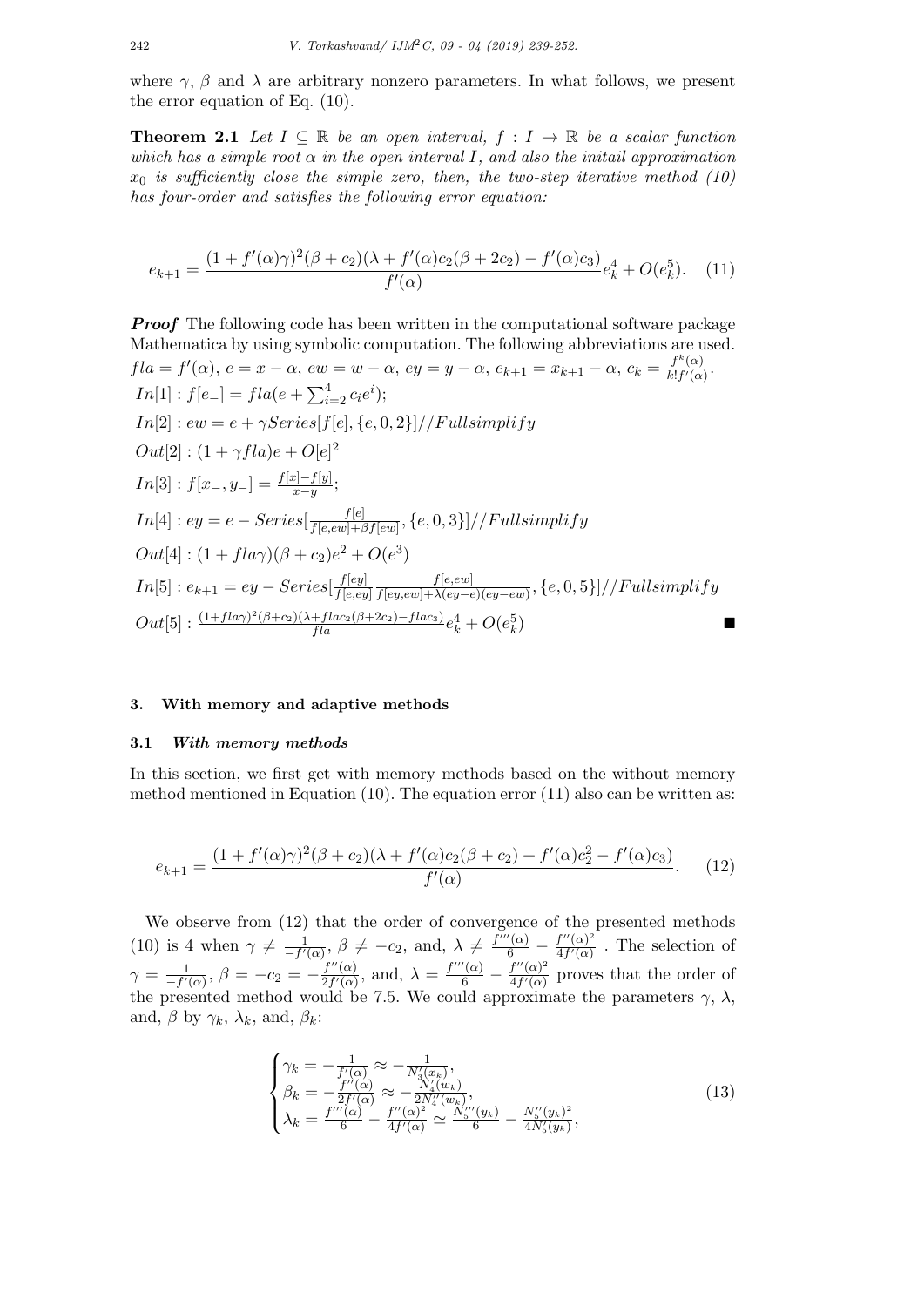where  $N_3(x_k)$ ;  $N_4(w_k)$  and  $N_5(y_k)$  are defined as follows:

$$
\begin{cases} N_3(x_k) = N_3(t; x_k, x_{k-1}, w_{k-1}, y_{k-1}), \\ N_4(w_k) = N_4(t; w_k, x_k, x_{k-1}, w_{k-1}, y_{k-1}), \\ N_5(y_k) = N_5(t; y_k, w_k, x_k, x_{k-1}, w_{k-1}, y_{k-1}). \end{cases}
$$

We consider three methods with memory following:

(i) If we only interpolate parameter  $\gamma_k$  a six order with memory procedure is obtained:

$$
\begin{cases}\n\gamma_k = -\frac{1}{N_3'(x_k)}, \ k = 1, 2, 3, \cdots, \\
y_k = x_k - \frac{f(x_k)}{f[x_k, w_k] + \beta f(w_k)}, \ w_k = x_k + \gamma_k f(x_k), \ k = 0, 1, 2, \cdots, \\
x_{k+1} = y_k - \frac{f(y_k)}{f[x_k, w_k]} \frac{f[x_k, y_k]}{f[y_k, w_k] + \lambda (y_k - x_k)(y_k - w_k)}.\n\end{cases}
$$
\n(14)

(ii) To increase the 75% convergence rate, we will have the following method:

$$
\begin{cases}\n\gamma_k = -\frac{1}{N_3'(x_k)}, \ \beta_k = -\frac{N_4'(w_k)}{2N_4''(w_k)}, \ k = 1, 2, 3, \cdots, \\
y_k = x_k - \frac{f(x_k)}{f[x_k, w_k] + \beta_k f(w_k)}, \ w_k = x_k + \gamma_k f(x_k), \ k = 0, 1, 2, \cdots, \\
x_{k+1} = y_k - \frac{f(y_k)}{f[x_k, w_k]} \frac{f[x_k, y_k]}{f[y_k, w_k] + \lambda(y_k - x_k)(y_k - w_k)}.\n\end{cases}
$$
\n(15)

(iii) Replacing the fixed parameters  $\gamma$ ,  $\lambda$  and  $\beta$  in the iterative formula (10) by various parameters of  $\gamma_k$ ,  $\lambda_k$  and  $\beta_k$  calculated in (13), the following derivative-free two-points scheme with memory is achieved:

$$
\begin{cases}\n\gamma_k = -\frac{1}{N_3'(x_k)}, \ \beta_k = -\frac{N_4'(w_k)}{2N_4''(w_k)}, \ \lambda_k = \frac{N_5''(y_k)}{6} - \frac{N_5'(y_k)^2}{4N_5'(y_k)}, \ k = 1, 2, 3, \cdots, \\
y_k = x_k - \frac{f(x_k)}{f(x_k, w_k) + \beta_k f(w_k)}, \ w_k = x_k + \gamma_k f(x_k), \ k = 0, 1, 2, \cdots, \\
x_{k+1} = y_k - \frac{f(y_k)}{f(x_k, w_k)} \frac{f(x_k, y_k)}{f(y_k, w_k) + \lambda_k (y_k - x_k)(y_k - w_k)}.\n\end{cases}
$$
\n(16)

**Lemma 3.1** *If*  $\gamma_k = -\frac{1}{N_k}$  $\frac{1}{N'_3(x_k)}$ , *then*  $(1 + \gamma_k f'(\alpha)) \sim e_s e_{s,w} e_{s,y}$ ,

*where*  $e_s = x_s - \alpha$ ,  $e_{s,w} = w_s - \alpha$ ,  $e_{s,y} = y_s - \alpha$ .

**Theorem 3.2** *If an initial approximation*  $x_0$  *is sufficiently close to the zero*  $\alpha$  *of*  $f(x) = 0$  *and the parameter*  $\gamma_k$  *in the iterative scheme* (14) *is recursively calculated by (13), then the R-order of convergence is at least 6.*

*Proof* First we assume that the *R−*order of convergence of sequence *xk, wk, y<sup>k</sup>* is at least *r, p* and *q*, respectively. Hence:

$$
e_{k+1} \sim e_k^r \sim e_{k-1}^{r^2},\tag{17}
$$

$$
e_{k,w} \sim e_k^p \sim e_{k-1}^{rp},\tag{18}
$$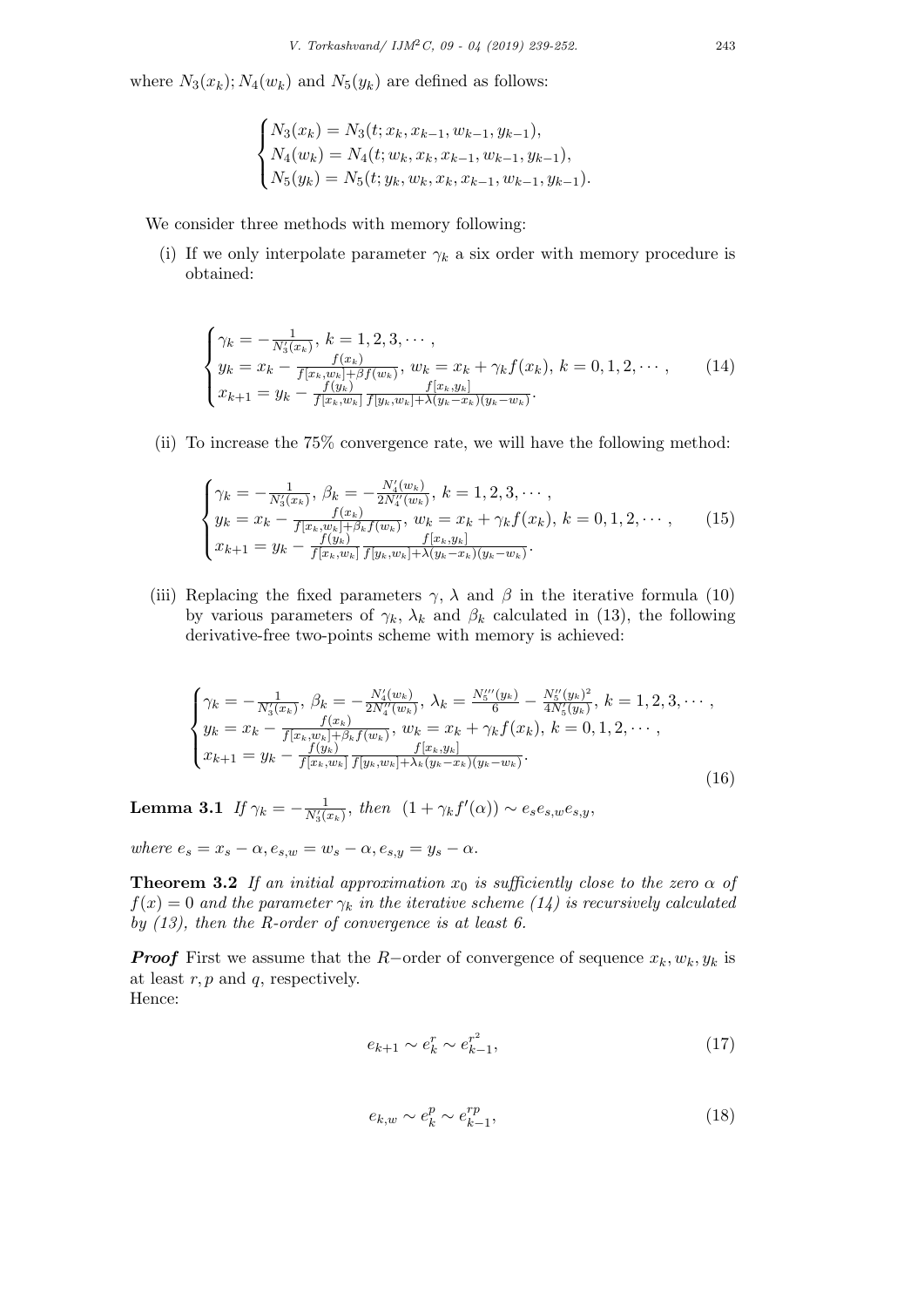and

$$
e_{k,y} \sim e_k^q \sim e_{k-1}^{rq}.\tag{19}
$$

By (17), (18), (19), and Lemma 3.1, we obtain

$$
1 + \gamma_k f'(\alpha) \sim e_{k-1}^{p+q+1}.\tag{20}
$$

On the other hand, we get

$$
e_{k,w} \sim (1 + \gamma_k f'(\alpha)) e_k,\tag{21}
$$

$$
e_{k,y} \sim (1 + \gamma_k f'(\alpha)) e_k^2,\tag{22}
$$

$$
e_{k+1} \sim (1 + \gamma_k f'(\alpha))^2 e_k^4.
$$
 (23)

Combining  $(20)-(21)$ ,  $(20)-(22)$ , and  $(20)-(23)$ , we conclude

$$
e_{k,w} \sim e_{k-1}^{(1+p+q)+r},\tag{24}
$$

$$
e_{k,y} \sim e_{k-1}^{(1+p+q)+2r},\tag{25}
$$

and

$$
e_{k+1} \sim e_{k-1}^{2(1+p+q)+4r}.\tag{26}
$$

Equating the powers of error exponents of  $e_{k-1}$  in pair relations (18)-(24), (19)-(25), and  $(17)-(26)$ , we have

$$
\begin{cases}\nrp - r - (p + q + 1) = 0, \\
rq - 2r - (p + q + 1) = 0, \\
r^2 - 4r - 2(p + q + 1) = 0.\n\end{cases}
$$
\n(27)

This system has the solution  $p = 2$ ,  $q = 4$  and  $r = 6$  which specifies the *R−*order of convergence of the derivative-free scheme with memory  $(14)$ .

**Lemma 3.3** If 
$$
\gamma_k = -\frac{1}{N_3'(x_k)}
$$
,  $\beta_k = -\frac{N_4'(w_k)}{2N_4''(w_k)}$  and  $\lambda_k = \frac{N_5''(y_k)}{6} - \frac{N_5''(y_k)^2}{4N_5'(y_k)}$  then

$$
(1 + \gamma_k f'(\alpha)) \sim e_s e_{s,w} e_{s,y},\tag{28}
$$

$$
\beta_k + c_2 \sim e_s e_{s,w} e_{s,y},\tag{29}
$$

$$
(\lambda_k + f'(\alpha)c_2(\beta_k + c_2) + f'(\alpha)c_2^2 - f'(\alpha)c_3) \sim e_s e_{s,w} e_{s,y}.
$$
 (30)

**Theorem 3.4** *If an initial approximation*  $x_0$  *is sufficiently close to the zero*  $\alpha$  *of*  $f(x) = 0$  *and the parameters*  $\gamma_k$ ,  $\beta_k$  *and*  $\lambda_k$  *in the iterative schemes* (15) *and* (16) *are recursively calculated by (13), then the R-order of convergences are at least 7 and 7.53.*

*Proof* Proof of Theorem 3.4 is quite similar to the proof of Theorem 3.2. ■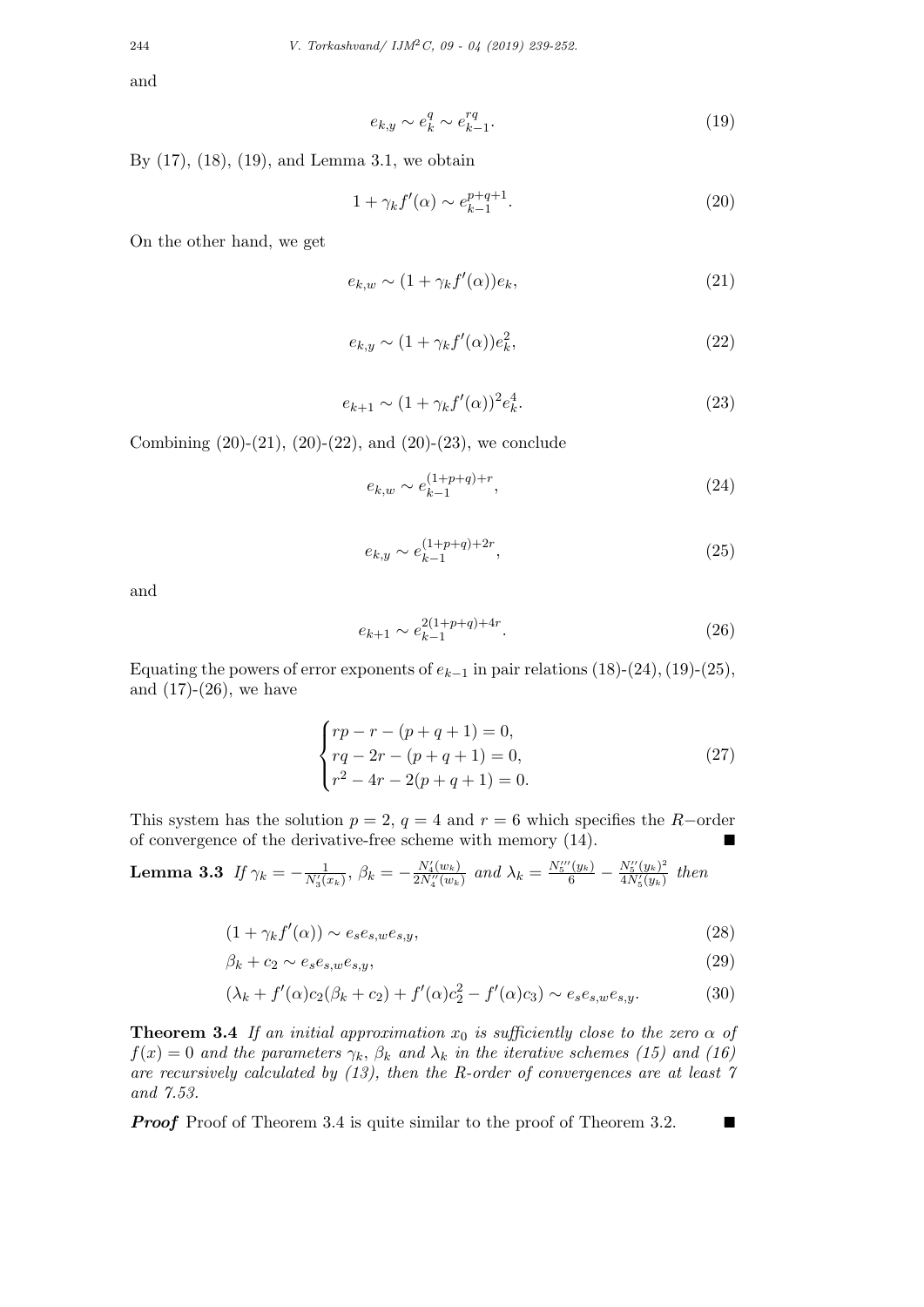### **3.2** *New families of iterative recursive methods with memory*

This section deals with the main contribution of the current study. In other words, it is attempted to introduce a recursive adaptive with memory method so that it has the highest possible efficiency index as proposed about methods with memory in the literature. It is worth mentioning that some special cases of this new method cover the existing methods. Following the same idea in the methods with memory, this issue can be resaved. However, we are going to do it in a more efficient way, that is recursive adaptive method. Let us describe it a little more. To construct a recursive adaptive method with memory, we use the information not only in the current and its previous iterations, but also in all the previous iterations, i.e., from the beginning to the current iteration. Thus, as iterations proceed, the degree of interpolation polynomials increases, and the best updated approximations for computing the selfaccelerators  $\gamma_k, \beta_k$ , and  $\lambda_k$  are obtained. Indeed, we have developed the following recursive adaptive method with memory. Then:

$$
\begin{cases}\nx_0, \gamma_0, \beta_0, \lambda_0, \\
\gamma_k = -\frac{1}{N'_{3k}(x_k)}, \beta_k = -\frac{N''_{3k+1}(w_k)}{2N'_{3k+1}(w_k)}, \lambda_k = \frac{N''_{3k+2}(y_k)}{6} - \frac{N''_{3k+2}(y_k)^2}{4N'_{3k+2}(y_k)}, k = 1, 2, 3, \cdots, \\
y_k = x_k - \frac{f(x_k)}{f[x_k, z_k] + \beta_k f(w_k)}, z_k = x_k + \gamma_k f(x_k), k = 0, 1, 2, \cdots, \\
x_{k+1} = y_k - \frac{f(y_k)}{f[x_k, z_k] + \beta_k (y_k - x_k)(y_k - z_k)}.\n\end{cases}
$$
\n(31)

In what follows, we discuss the general convergence analysis of the recursive adaptive method with memory (31). It should be noted that the convergence order varies as the iterations proceed. First, we need the following lemma.

**Lemma 3.5** If 
$$
\gamma_k = -\frac{1}{N'_{3k}(x_k)}
$$
,  $\beta_k = -\frac{N''_{3k+1}(w_k)}{2N'_{3k+1}(w_k)}$ , and  $\lambda_k = \frac{N''_{3k+2}(y_k)}{6} - \frac{N''_{3k+2}(y_k)^2}{4N'_{3k+2}(y_k)}$ ,  
then

$$
(1 + \gamma_k f'(\alpha)) \sim \prod_{s=0}^{k-1} e_s e_{s,w} e_{s,y},\tag{32}
$$

$$
(c_2 + \beta_k) \sim \prod_{s=0}^{k-1} e_s e_{s,w} e_{s,y},
$$
\n(33)

$$
(\lambda_k + f'(\alpha)c_2(\beta_k + c_2) + f'(\alpha)c_2^2 - f'(\alpha)c_3) \sim \prod_{s=0}^{k-1} e_s e_{s,w} e_{s,y}.
$$
 (34)

**Theorem 3.6** *Let*  $x_0$  *be a suitable initial guess to the simple root*  $\alpha$  *of*  $f(x) = 0$ *. Also, suppose the initial values γ*0*, β*0*, and λ*<sup>0</sup> *are chosen appropriately. Then the R-order of the recursive adaptive method with memory (31) can be obtained from the following system of nonlinear equations:*

$$
\begin{cases}\nm^k m_1 - (1 + m_1 + m_2)(1 + m + m^2 + m^3 + \dots + m^{k-1}) - m^k = 0, \\
m^k m_2 - 2(1 + m_1 + m_2)(1 + m + m^2 + m^3 + \dots + m^{k-1}) - 2m^k = 0, \\
m^{k+1} - 4(1 + m_1 + m_2)(1 + m + m^2 + m^3 + \dots + m^{k-1}) - 4m^k = 0,\n\end{cases}
$$
\n(35)

*where*  $m, m_1$  *and*  $m_2$  *are the order of convergence of the sequences*  $\{x_k\}, \{w_k\}$ *, and {yk}, respectively.*

*Proof* Let  $\{x_k\}$ ,  $\{w_k\}$ , and  $\{y_k\}$ , be convergent with orders  $m, m_1$ , and  $m_2$ , re-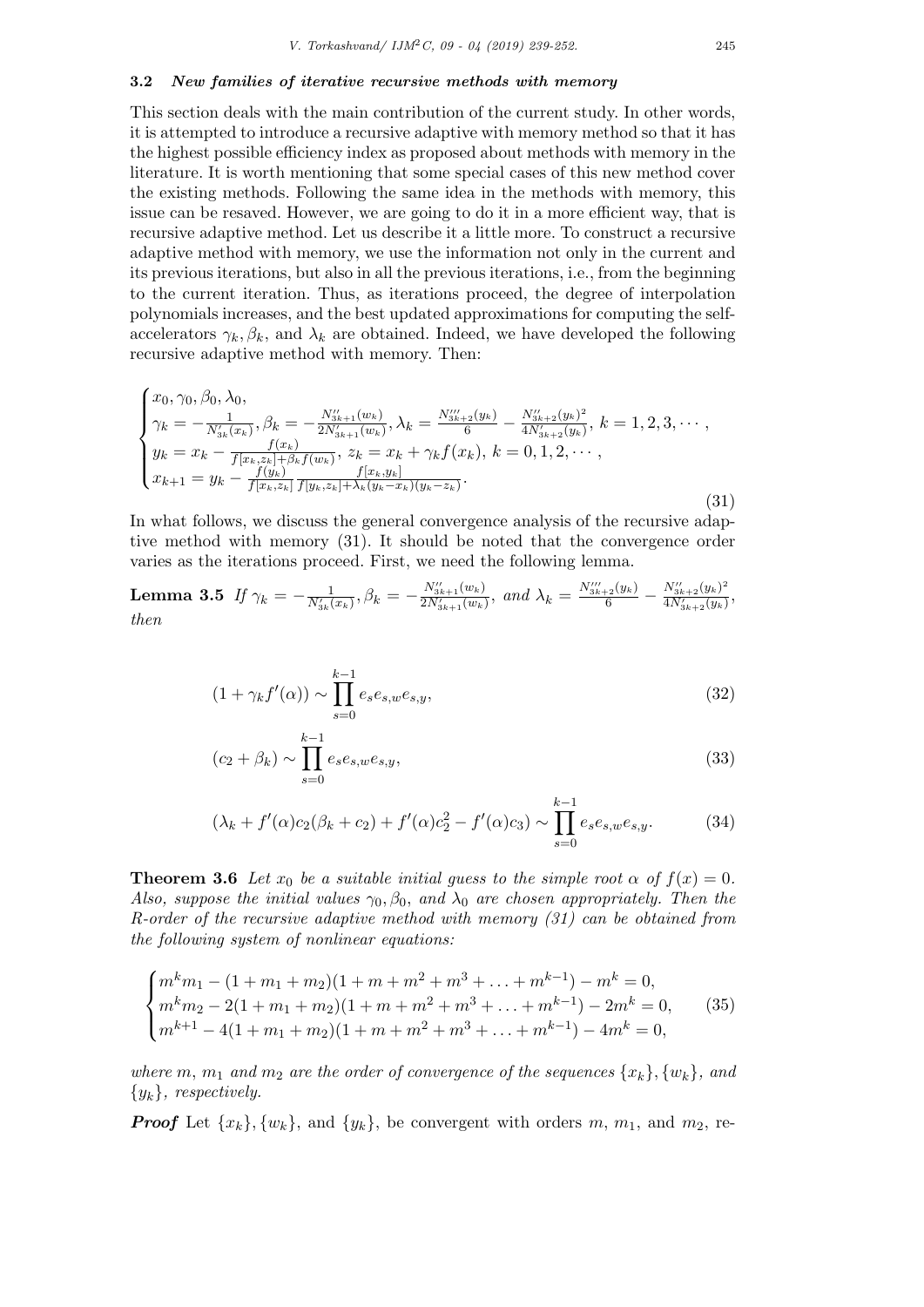spectively. Then

$$
\begin{cases} e_{k+1} \sim e_k^m \sim e_{k-1}^{m^2} \sim \ldots \sim e_0^{m^{k+1}}, \\ e_{k,w} \sim e_k^{m_1} \sim e_{k-1}^{m_1 m} \sim \ldots \sim e_0^{m_1 m^k}, \\ e_{k,y} \sim e_k^{m_2} \sim e_{k-1}^{m_2 m} \sim \ldots \sim e_0^{m_2 m^k}, \end{cases} (36)
$$

where  $e_k = x_k - \alpha$ ,  $e_{k,w} = w_k - \alpha$  and  $e_{k,y} = y_k - \alpha$ . Now, by Lemma 3.1 and Eq  $(36)$ , we obtain

$$
(1 + \gamma_k f'(\alpha)) \sim \prod_{s=0}^{k-1} e_s e_{s,w} e_{s,y}
$$
  
=  $(e_0 e_{0,w} e_{0,y}) \dots (e_{k-1} e_{k-1,w} e_{k-1,y})$   
=  $(e_0 e_0^{m_1} e_0^{m_2}) (e_0^m e_0^{m_1 m} e_0^{m_2 m}) \dots (e_0^{m^{k-1}} e_0^{m^{k-1} m_1} e_0^{m^{k-1} m_2})$   
=  $e_0^{(1+m_1+m_2)+(1+m_1+m_2)m+...+(1+m_1+m_2)m^{k-1}}$   
=  $e_0^{(1+m_1+m_2)(1+m+...+m^{k-1})}$ . (37)

Similarly, we get

$$
(\beta_k + c_2) \sim e_0^{(1+m_1+m_2)(1+m+\dots+m^{k-1})}, \qquad (38)
$$

and

$$
(\lambda_k + f'(\alpha)c_2(\beta_k + c_2) + f'(\alpha)c_2^2 - f'(\alpha)c_3) \sim e_0^{(1+m_1+m_2)(1+m+\dots+m^{k-1})}.
$$
 (39)

By considering the errors of  $w_k, y_k$ , and  $x_{k+1}$  in (36), and relations (37)-(39), we conclude

$$
e_{k,w} \sim (1 + \gamma_k f'(\alpha)) e_k \sim e_0^{(1+m_1+m_2)(1+m+\ldots+m^{k-1})} e_0^{m^k},\tag{40}
$$

$$
e_{k,y} \sim (1 + \gamma_k f'(\alpha)) (\beta_k + c_2) e_k^2 \sim e_0^{((1 + m_1 + m_2)(1 + m + \dots + m^{k-1}))^2} e_0^{2m^k}, \tag{41}
$$

$$
e_{k+1} \sim \frac{(1+f'(\alpha)\gamma_k)^2(\beta_k+c_2)(\lambda_k+f'(\alpha)c_2(\beta_k+c_2)+f'(\alpha)c_2^2-f'(\alpha)c_3)}{f'(\alpha)}e_k^4
$$
  
\$\sim e\_0^{((1+m\_1+m\_2)(1+m+...+m^{k-1}))^4}e\_0^{4m^k}.\n\tag{42}

To obtain the desired result, it is enough to match the right-hand-side of the Eqs. (36), (40), (41), and (42). Then

$$
\begin{cases}\nm^k m_1 - (1 + m_1 + m_2)(1 + m + m^2 + m^3 + \dots + m^{k-1}) - m^k = 0, \\
m^k m_2 - 2(1 + m_1 + m_2)(1 + m + m^2 + m^3 + \dots + m^{k-1}) - 2m^k = 0, \\
m^{k+1} - 4(1 + m_1 + m_2)(1 + m + m^2 + m^3 + \dots + m^{k-1}) - 4m^k = 0.\n\end{cases}
$$

This completes the proof of the theorem.  $\blacksquare$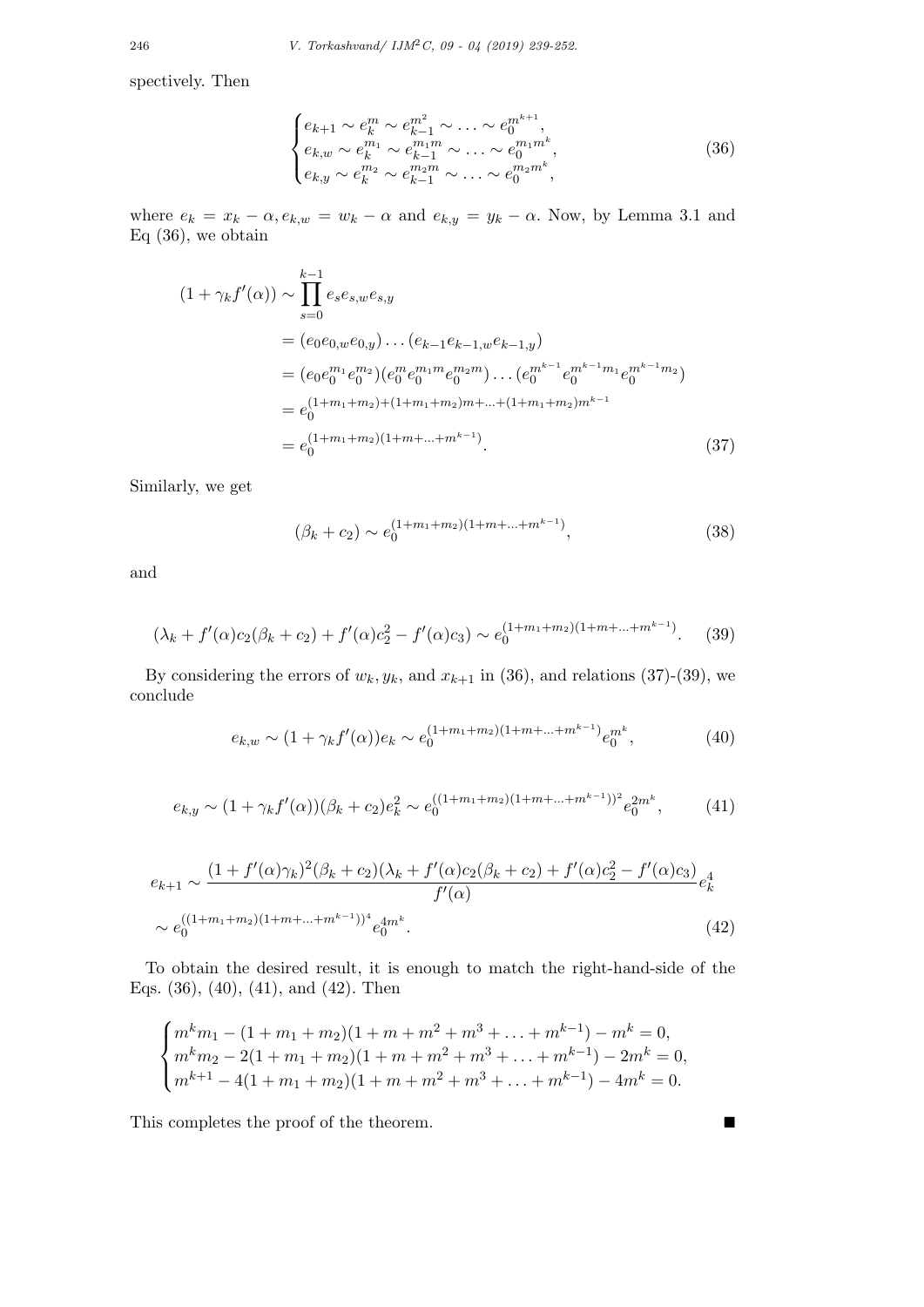**Remark 3.7** For  $k = 1$ , we use the information from the current and the one previous steps. In this case, the order of convergence of the method with memory can be computed from the following system

$$
\begin{cases}\nmm_1 - (1 + m_1 + m_2) - m = 0, \\
mn_2 - 2(1 + m_1 + m_2) - 2m = 0, \\
m^2 - 4(1 + m_1 + m_2) - 4m = 0.\n\end{cases}
$$
\n(43)

It been shown by TM7. This system of equations has the solution:  $m_1 = \frac{1}{8}$  $\frac{1}{8}(7 + \sqrt{65}) \simeq 1.88, m_2 = \frac{1}{4}$  $\frac{1}{4}(7 + \sqrt{65}) \simeq 3.76$  and  $m = \frac{1}{2}$  $\frac{1}{2}(7 + \sqrt{65}) \simeq 7.53.$ 

Also, for  $k = 2$ , we obtain the order of convergence:  $m_1 \approx 1.98612$ ,  $m_2 \approx 3.97225$ and  $m \approx 7.94449$ .

For  $k = 3$ , the system of equations(31) has the solution:  $m_1 \approx 1.99829$ ,  $m_2 \approx$ 3*.*99657 and *m ≃* 7*.*99315.

Likewise, for  $k = 4$ , we obtain the order of convergence:

$$
m_1 \simeq 1.99979, m_2 \simeq 3.99957 \text{ and } m \simeq 7.99915.
$$
 (44)

(been shown by TM8). In this case the efficiency index is  $7.99915^{\frac{1}{3}} = 1.99993 \approx 2$ which shows that our developed method compets all the existing methods with memory.

## **4. Numerical results and comparisons**

This section demonstrates the convergence behavior of the recursive methods with memory (31). All computations are performed using the programming package Mathematica with multiple-precision arithmetic. Tables 2*−*3 also include, for each test function, the initial estimation values and the last value of the computational order of convergence *r<sup>c</sup>* [26] computed by the expression

$$
r_c \approx \frac{\log|f(x_n)/f(x_{n-1})|}{\log|f(x_{n-1})/f(x_{n-2})|}.\tag{45}
$$

Iterative methods with and without memory, for comparison with our proposed scheme have been chosen as mentioned below.

- (1) Iterative methods one-step with and without memory: Abbasbandy (AM) [1], Dzunic (DM) [12], Newton (NM) [23], Steffensen (SM) [37], Torkashvand et al. (TLFM) [39] and Zheng et al. (ZLHM) [45].
- (2) Iterative methods two-step with and without memory: Behl et al. (BCMTM) [4], Choubey-Jaiswal (CJM) [5], Chun (CM) [6], Chun-Neta (CNM) [7], Jaiswal (JM) [15], Kansal et al. (KKBM) [16], King (KM) [18], Mohamadi et al. (MLAM) [22], Petkocic et al. (PDPM) [25], Petkovic et al. (PNPDM) [27], Ostrowski (OM) [24], Ren et al. (RWBM) [28], Soleymani et al. (SLTKM) [36], Soleymani et al. (SKJM) [35], Truab (TM) [41], Zaka Ullah et al. (ZK-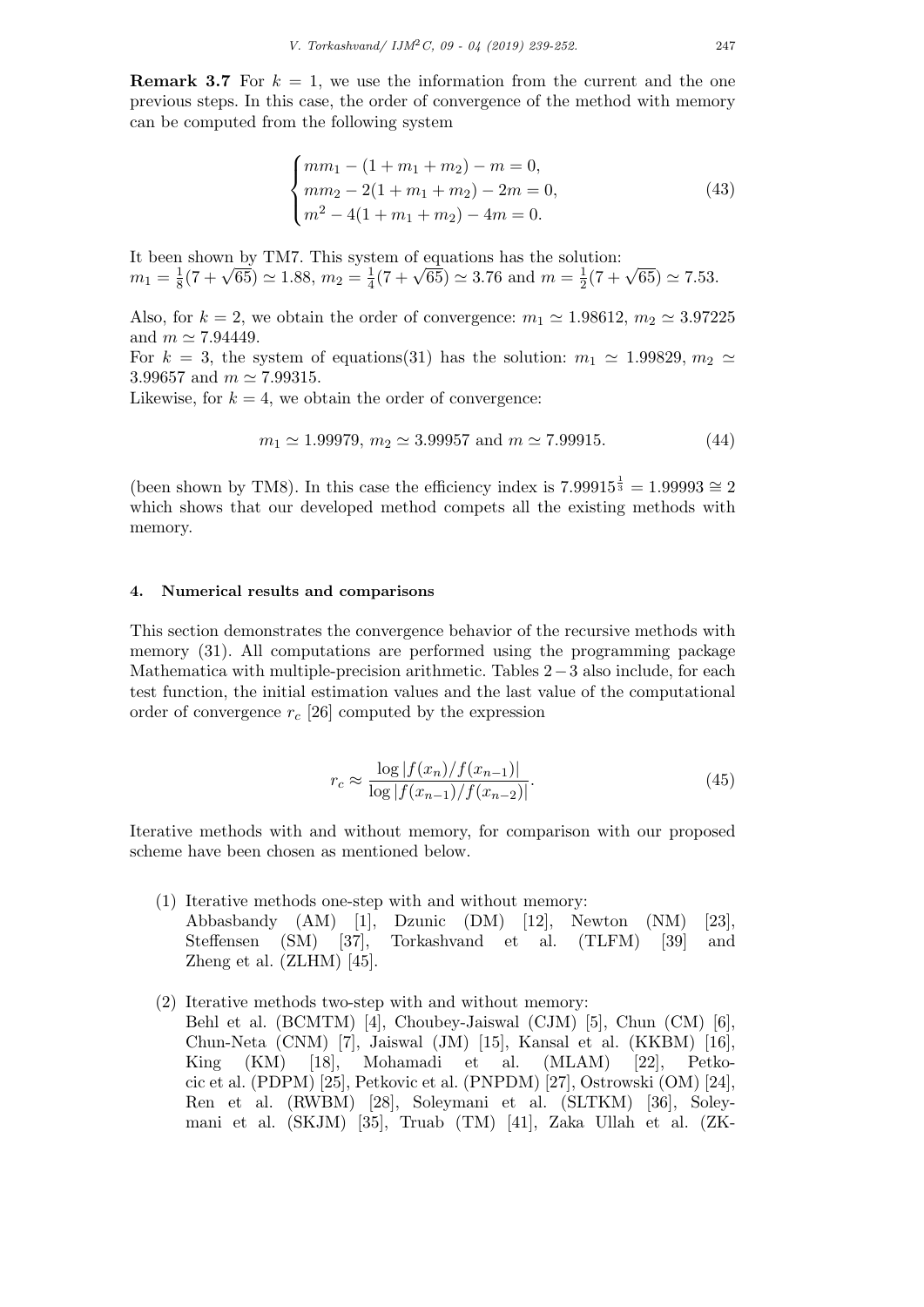FKAM) [44], Wang (WM) [42] and Zheng et al. (ZLHM) [45].

- (3) Iterative methods three-step with and without memory: Choubey-Jaiswal (CJM) [5], Cordero et al. (CTVM) [11], Eftekhari (EM) [13], Jaiswal (JM) [15], Lotfi-Assari (LAM) [20], Khattri-Steihaug (KS) [17], Kung-Truab (KTM) [19], Maroju et al. (MBMM) [21], Petkovic et al. (PNPDM) [27], Sharma-Arora (SAM) [31], Sharma et al. (SGGM) [34], Sharma (SM) [32], Soleymani et al. (SLTKM) [36], Soleymani et al. (SKJM) [35], Thukral-Petkovic (TPM) [38] and Zheng et al. (ZLHM) [45].
- (4) Iterative methods four-step without memory: Geum-Kim (GKM) [14], Maroju et al. (MBMM) [21] and Zheng et al. (ZLHM) [45].

Table 1 lists the exact roots ( $\alpha$ ) and initial approximations ( $x_0$ ). Tables 2 − 4 show that the proposed methods compete the previous methods. In addition, its efficiency index is much better than the previous works. In other words, TM7 and TM8 have efficiency indices  $7.53^{\frac{1}{3}} \approx 1.96$ , and  $8^{\frac{1}{3}} = 2$ . In order to check the effectiveness of the proposed methods, we have considered 7 test nonlinear functions. The results of comparisons are given in Tables 2 *−* 4. These tables also include, for each test function, the initial estimation values and the last value of the computational order of convergence compared with convergence rate and EI in each method. A comparison between without memory, with memory and adaptive methods in terms of maximum efficiency index along with the number of steps in each cycle are given in Figure 1.

| Nonlinear function                                                                      | Zero                | Initial guess  |
|-----------------------------------------------------------------------------------------|---------------------|----------------|
| $f_1(x) = t \log(1 + x \sin(x)) + e^{-1 + x^2 + x \cos(x)} \sin(\pi x)$                 | $\alpha = 0$        | $x_0 = 0.6$    |
| $f_2(x) = 1 + \frac{1}{x^4} - \frac{1}{x} - x^2$                                        | $\alpha=1$          | $x_0 = 1.4$    |
| $f_3(x) = e^{x^3-x} - \cos(x^2-1) + x^3 + 1$                                            | $\alpha = -1$       | $x_0 = -1.65$  |
| $f_4(x) = \frac{-5x^2}{2} + x^4 + x^5 + \frac{1}{1+x^2}$                                | $\alpha=1$          | $x_0 = 1.5$    |
| $f_5(x) = \log(1 + x^2) + e^{-3x + x^2} \sin(x)$                                        | $\alpha = 0$        | $x_0 = 0.5$    |
| $\overline{f_6(x)} = x \log(1 - \pi + x^2) - \frac{1+x^2}{1+x^3} \sin(x^2) + \tan(x^2)$ | $\alpha=\sqrt{\pi}$ | $x_0 = 1.7$    |
| $f_7(x) = x^3 + 4x^2 - 10$                                                              | $\alpha=1$          | $x_0 = 1.3652$ |



Figure 1. Comparison of methods without memory, with memory and adaptive in terms of the highest possible efficiency index.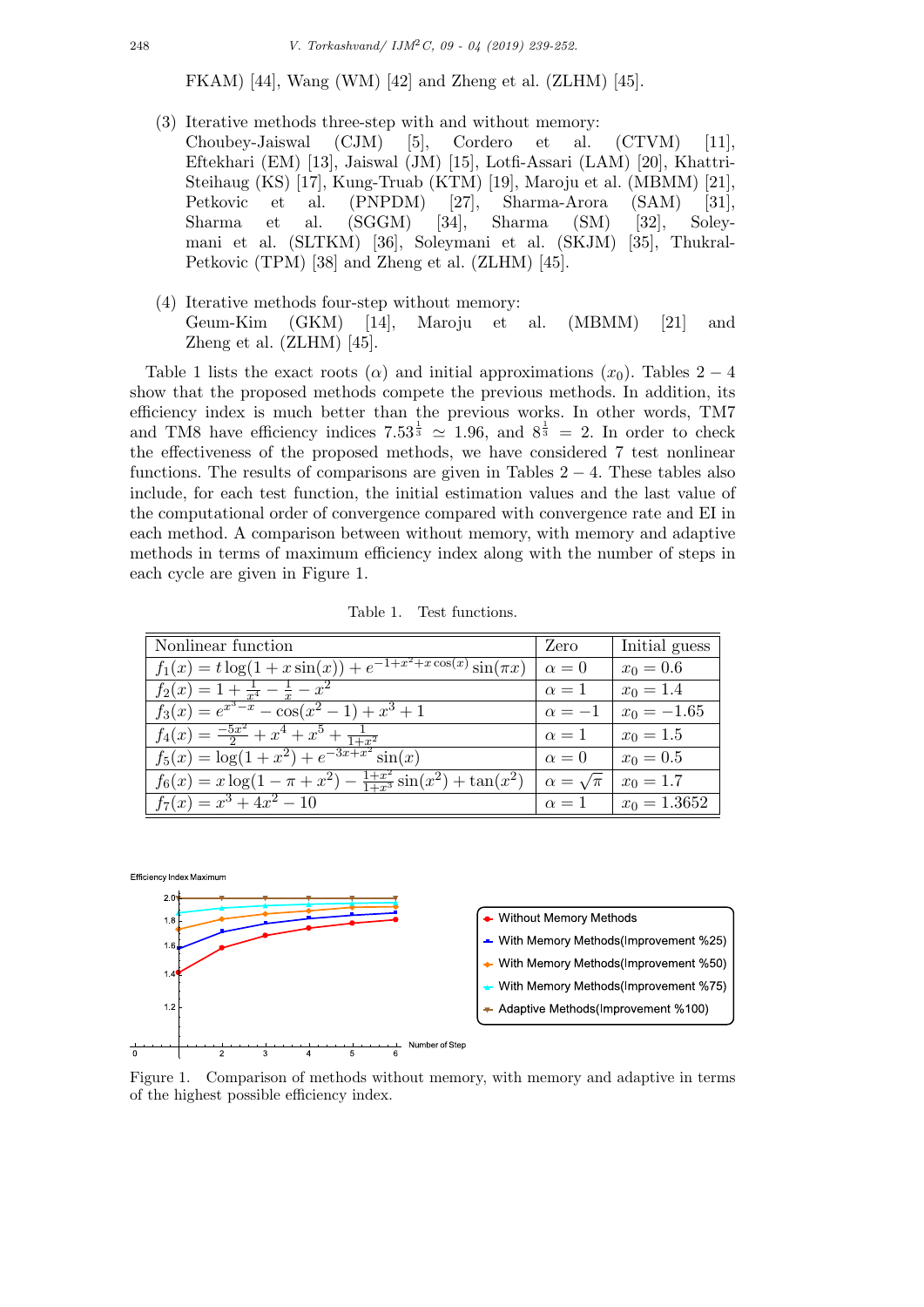Table 2. The numerical results of the proposed methods and other methods of with and without memory for  $f_i(x)$ ,  $i = 1, 2, 3, 4$ .

| $f_1(x) = x \log(1 + x \sin(x)) + e^{-1 + x^2 + x \cos(x)} \sin(\pi x), \ \alpha = 0, x_0 = 0.6, q_0 = \gamma_0 = \lambda_0 = \beta_0 = 0.1$ |                         |                             |                           |            |         |  |
|----------------------------------------------------------------------------------------------------------------------------------------------|-------------------------|-----------------------------|---------------------------|------------|---------|--|
| Methods                                                                                                                                      | $ x_1-\alpha $          | $ x_2-\alpha $              | $ x_3-\alpha $            | $r_{c}$    | ΕI      |  |
| AM $[1]$                                                                                                                                     | 0.60000(0)              | 0.44377(0)                  | 0.10028(0)                | 3.0000     | 1.44225 |  |
| DM[12]                                                                                                                                       | 0.60000(0)              | 0.36450(0)                  | $0.54166(-1)$             | 3.4590     | 1.85984 |  |
| TM[41]                                                                                                                                       | 0.60000(0)              | 0.47811(0)                  | $0.56230(-1)$             | 2.3950     | 1.54758 |  |
| JM[15]                                                                                                                                       | 0.60000(0)              | 0.20180(0)                  | $0.17177(-5)$             | 7.0000     | 1.91293 |  |
| SLTKM[36]                                                                                                                                    | $\overline{0.60000}(0)$ | 0.22353(0)                  | $0.30292(-5)$             | 7.1871     | 1.92982 |  |
| $TPM\overline{38}(a=b=0)$                                                                                                                    | $\overline{0.600}00(0)$ | $\overline{0.15946(-1)}$    | $0.31506(-13)$            | 8.0000     | 1.68179 |  |
| LAM[20]                                                                                                                                      | 0.60000(0)              | $0.19386(-1)$               | $0.12850(-28)$            | 15.5240    | 1.98496 |  |
| <b>GKM</b> [14]                                                                                                                              | $\overline{0.60000(0)}$ | $0.20973(-3)$               | $0.67159(-57)$            | 16.0000    | 1.74110 |  |
| $SSSLM$ [29]                                                                                                                                 | 0.60000(0)              | $0.15176(-3)$               | $0.77529(-57)$            | 16.0000    | 1.74110 |  |
| $TM7(3.2) k=1$                                                                                                                               | 0.60000(0)              | 0.21352(0)                  | $0.24838(-5)$             | 7.5457     | 1.96140 |  |
| $\overline{TMS(3.2)}\,k=4$                                                                                                                   | 0.21352(0)              | $0.24838(-5)$               | $0.17810(-44)$            | 8.0000     | 2.00000 |  |
| $f_2(x) = 1 + \frac{1}{x^4} - \frac{1}{x} - x^2, \alpha = 1, x_0 = 1.4, q_0 = \gamma_0 = \lambda_0 = \beta_0 = 0.1$                          |                         |                             |                           |            |         |  |
| AM $[1]$                                                                                                                                     | 0.40000(0)              | $0.69117(-1)$               | $0.84282(-3)$             | 3.0000     | 1.44225 |  |
| DM[12]                                                                                                                                       | 0.40000(0)              | $0.46538(-1)$               | $0.12681(-3)$             | $3.5552\,$ | 1.88552 |  |
| TM[41]                                                                                                                                       | 0.40000(0)              | $0.60801(-1)$               | $0.28094(-2)$             | 2.4157     | 1.55425 |  |
| JM[15]                                                                                                                                       | 0.40000(0)              | $0.48060(-2)$               | $0.18682(-14)$            | 7.0000     | 1.91293 |  |
| SLTKM[36]                                                                                                                                    | 0.40000(0)              | $0.37115(-2)$               | $0.28982(-15)$            | 7.2315     | 1.93379 |  |
| $TPM[38] (a = b = 0)$                                                                                                                        | $\overline{0.40000}(0)$ | $0.20584(-3)$               | $\overline{0.9}4711(-27)$ | 8.0000     | 1.68179 |  |
| LAM[20]                                                                                                                                      | 0.40000(0)              | $0.33505(-4)$               | $0.80238(-66)$            | 15.5120    | 1.98457 |  |
| GKM [14]                                                                                                                                     | 0.40000(0)              | $0.11559(-3)$               | $0.22543(-57)$            | 16.0000    | 1.74110 |  |
| $SSSLM$ [29]                                                                                                                                 | 0.40000(0)              | $0.11522(-2)$               | $0.50671(-39)$            | 16.0000    | 1.74110 |  |
| $TM7(3.2) k=1$                                                                                                                               | 0.40000(0)              | $0.49798(-2)$               | $0.59138(-16)$            | 7.5333     | 1.96033 |  |
| $TMS(3.2) k=4$                                                                                                                               | $0.49798(-2)$           | $0.59138(-16)$              | $0.16539(-127)$           | 8.1885     | 2.01559 |  |
| $f_3(x) = e^{x^3 - x} - \cos(x^2 - 1) + x^3 + 1, \alpha = -1, x_0 = -1.5, q_0 = \gamma_0 = \lambda_0 = \beta_0 = 0.1$                        |                         |                             |                           |            |         |  |
| AM $[1]$                                                                                                                                     | 0.50000(0)              | $\overline{0.48941(-1)}$    | $0.16236(-3)$             | 3.0000     | 1.44225 |  |
| DM[12]                                                                                                                                       | 0.50000(0)              | $0.15659(-1)$               | $0.10877(-5)$             | 3.4075     | 1.84594 |  |
| TM[41]                                                                                                                                       | 0.50000(0)              | $0.22068(-1)$               | $0.12109(-5)$             | 2.3993     | 1.54897 |  |
| JM[15]                                                                                                                                       | 0.65000(0)              | $0.54988(-1)$               | $0.89963(-9)$             | 7.0000     | 1.91293 |  |
| SLTKM[36]                                                                                                                                    | 0.50000(0)              | $0.48587(-4)$               | $0.32385(-4)$             | 7.2038     | 1.93132 |  |
| TPM[38] $(a = b = 0)$                                                                                                                        | 0.50000(0)              | $0.22661(-5)$               | $0.12409(-44)$            | 8.0000     | 1.68179 |  |
| LAM[20]                                                                                                                                      | $\overline{0.50000(0)}$ | $0.32145(-6)$               | $0.34397(-105)$           | 15.5100    | 1.98451 |  |
| $SSSLM$ [29]                                                                                                                                 | $\overline{0.50000(0)}$ | $0.18741(-10)$              | $0.23265(-170)$           | 16.0000    | 1.74110 |  |
| GKM [14]                                                                                                                                     | 0.50000(0)              | $0.71640(-9)$               | $0.10752(-146)$           | 16.0000    | 1.74110 |  |
| $TM7(3.2) k=1$                                                                                                                               | 0.65000(0)              | $0.53539(-9)$               | $0.11721(-11)$            | 7.5233     | 1.95946 |  |
| $TMS(3.2) k=4$                                                                                                                               | $0.53539(-1)$           | $0.11721(-11)$ 0.40657(-89) |                           | 8.0047     | 2.01692 |  |
| $f_4(x) = \frac{-5x^2}{2} + x^4 + x^5 + \frac{1}{1+x^2}, \alpha = 1, x_0 = 1.5, q_0 = \gamma_0 = \lambda_0 = \beta_0 = 0.1$                  |                         |                             |                           |            |         |  |
| AM $[1]$                                                                                                                                     | 0.50000(0)              | 0.18311(0)                  | $0.33638(-1)$             | 3.0000     | 1.44225 |  |
| DM[12]                                                                                                                                       | 0.50000(0)              | $\overline{0.41826}(0)$     | $0.71739(-1)$             | 3.5453     | 1.88290 |  |
| TM[41]                                                                                                                                       | 0.50000(0)              | 0.41154(0)                  | 0.13304(0)                | 2.2867     | 1.51218 |  |
| JM[15]                                                                                                                                       | 0.50000(0)              | 0.22029(0)                  | $0.15649(-2)$             | 7.0000     | 1.91293 |  |
| SLTKM[36]                                                                                                                                    | 0.50000(0)              | 0.31600(0)                  | $0.42113(-2)$             | 7.2133     | 1.93217 |  |
| TPM[38] $(a = b = 0)$                                                                                                                        | 0.50000(0)              | $0.52236(-1)$               | $0.29347(-5)$             | 8.0000     | 1.68179 |  |
| LAM[20]                                                                                                                                      | 0.50000(0)              | $0.73848(-1)$               | $0.60939(-12)$            | 15.6030    | 1.98748 |  |
| GKM [14]                                                                                                                                     | 0.50000(0)              | $0.10118(-1)$               | $0.29389(-19)$            | 16.0000    | 1.74110 |  |
| $SSSLM$ [29]                                                                                                                                 | 0.50000(0)              | $0.25125(-1)$               | $0.16956(-15)$            | 16.0000    | 1.74110 |  |
| $TM7(3.2) k=1$                                                                                                                               | 0.50000(0)              | 0.22030(0)                  | $0.65415(-4)$             | 7.5145     | 1.95869 |  |
| $\overline{TMS(3.2)}\,k=4$                                                                                                                   | $\overline{0.22030}(0)$ | $0.65415(-4)$               | $0.31283(-30)$            | 8.0000     | 2.00000 |  |

# **5. Conclusion**

In this work, Steffensen-Like adaptive with memory methods family was proposed to solve nonlinear equations. By using Newton's interpolation, the parameters of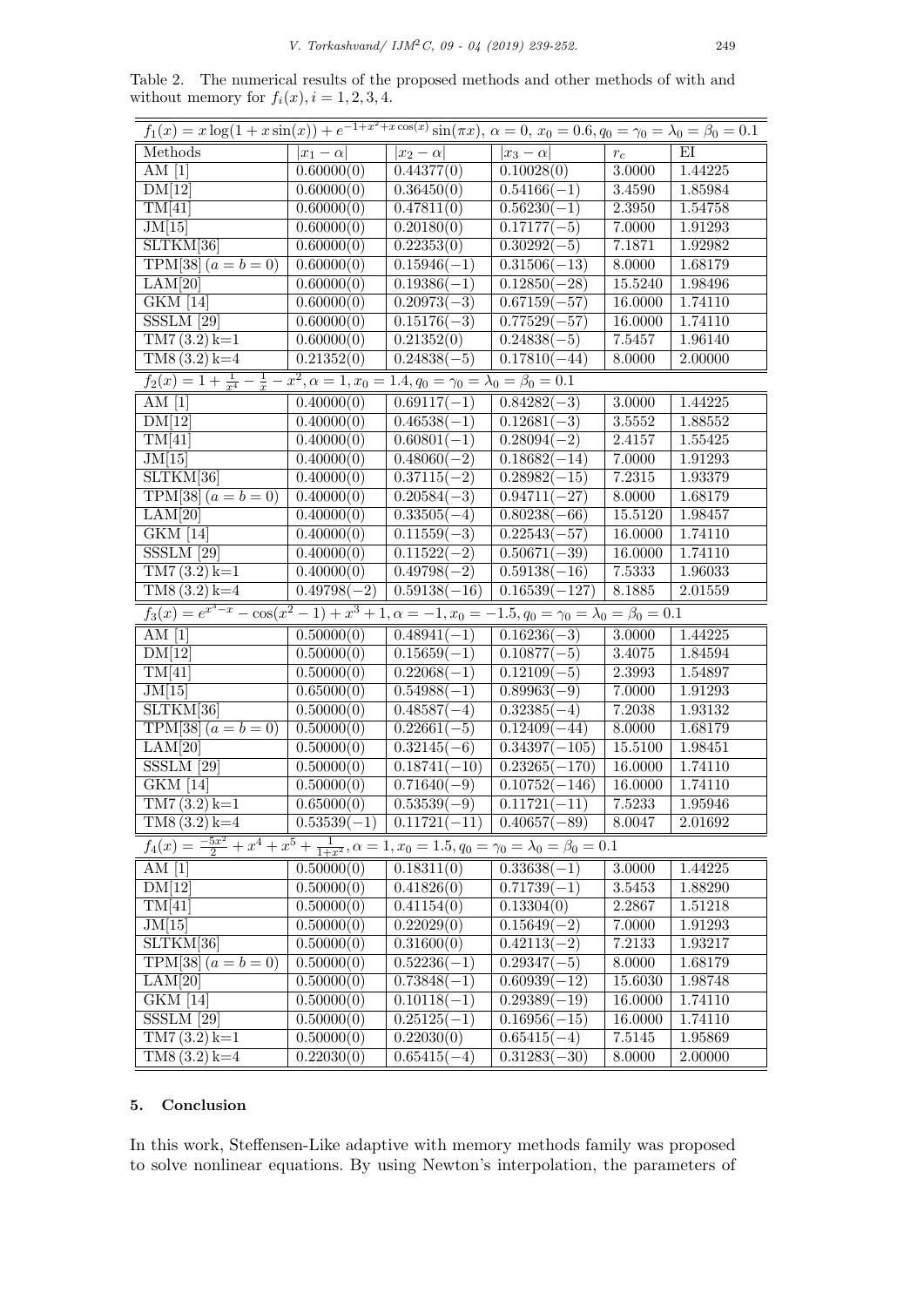Table 3. The numerical results of the proposed methods and other methods of with and without memory for  $f_i(x)$ ,  $i = 5, 6, 7$ .

| $f_5(x) = \log(1+x^2) + e^{-3x+x^2}\sin(x), \alpha = 0, x_0 = 0.5, q_0 = \gamma_0 = \lambda_0 = \beta_0 = 0.1$                                           |                          |                          |                           |         |         |  |
|----------------------------------------------------------------------------------------------------------------------------------------------------------|--------------------------|--------------------------|---------------------------|---------|---------|--|
| Methods                                                                                                                                                  | $ x_1-\alpha $           | $ x_2-\alpha $           | $ x_3-\alpha $            | $r_c\;$ | EI      |  |
| AM <sub>1</sub>                                                                                                                                          | 0.50000(0)               | $0.88441(-4)$            | $0.45840(-12)$            | 3.0000  | 1.44225 |  |
| DM[12]                                                                                                                                                   | 0.50000(0)               | $0.64108(-1)$            | $0.12721(-2)$             | 3.5500  | 1.88414 |  |
| TM[41]                                                                                                                                                   | 0.50000(0)               | $0.42599(-1)$            | $0.11207(-2)$             | 2.4134  | 1.55351 |  |
| JM[15]                                                                                                                                                   | 0.50000(0)               | $0.28016(-1)$            | $0.23124(-10)$            | 7.0000  | 1.91293 |  |
| SLTKM[36]                                                                                                                                                | 0.50000(0)               | $\overline{0.22780(-1)}$ | $\overline{0.13805(-10)}$ | 7.2390  | 1.93446 |  |
| $TPM[38](a = b = 0)$                                                                                                                                     | 0.50000(0)               | $0.54581(-2)$            | $0.75773(-15)$            | 8.0000  | 1.68179 |  |
| LAM[20]                                                                                                                                                  | 0.50000(0)               | $0.55075(-3)$            | $0.30763(-48)$            | 15.5080 | 1.98444 |  |
| <b>GKM</b> [14]                                                                                                                                          | 0.50000(0)               | $0.46311(-6)$            | $0.28713(-94)$            | 16.0000 | 1.74110 |  |
| $SSSLM$ [29]                                                                                                                                             | $\overline{0.5000}0(0)$  | $\overline{0.55428(-3)}$ | $0.10344(-42)$            | 16.0000 | 1.74110 |  |
| $TM7(3.2) k=1$                                                                                                                                           | 0.50000(0)               | $\overline{0.25396(-1)}$ | $0.11699(-10)$            | 7.5429  | 1.96116 |  |
| $TM8(3.2) k=4$                                                                                                                                           | $0.25396(-1)$            | $0.11699(-10)$           | $0.13293(-84)$            | 8.0000  | 2.00000 |  |
| $f_6(x) = x \log(1 - \pi + x^2) - \frac{1+x^2}{1+x^3} \sin(x^2) + \tan(x^2), \alpha = \sqrt{\pi}, x_0 = 1.7, q_0 = \gamma_0 = \lambda_0 = \beta_0 = 0.1$ |                          |                          |                           |         |         |  |
| Methods                                                                                                                                                  | $ x_1-\alpha $           | $ x_2-\alpha $           | $ x_3-\alpha $            | $r_{c}$ | ΕI      |  |
| AM $[1]$                                                                                                                                                 | $0.72454(-1)$            | $0.58079(-3)$            | $0.33518(-9)$             | 3.0000  | 1.44225 |  |
| DM[12]                                                                                                                                                   | $0.72454(-1)$            | $0.10543(-1)$            | $0.44438(-6)$             | 3.5005  | 1.87096 |  |
| TM[41]                                                                                                                                                   | $0.72454(-1)$            | $0.11486(-1)$            | $0.28170(-5)$             | 2.4090  | 1.55210 |  |
| JM[15]                                                                                                                                                   | $0.72454(-1)$            | $0.19317(-3)$            | $0.71968(-23)$            | 7.0000  | 1.91293 |  |
| SLTKM[36]                                                                                                                                                | $0.72454(-1)$            | $\overline{0.19245(-3)}$ | $0.18418(-25)$            | 7.5321  | 1.93205 |  |
| $TPM[38] (a = b = 0)$                                                                                                                                    | $0.72454(-1)$            | $0.21456(-8)$            | $0.94711(-69)$            | 8.0000  | 1.68179 |  |
| $\overline{\text{GKM}}$ [14]                                                                                                                             | $\overline{0.72454(-1)}$ | $0.43034(-19)$           | $0.25205(-310)$           | 16.0000 | 1.74110 |  |
| LAM[20]                                                                                                                                                  | $\overline{0.7245}4(-1)$ | $0.27167(-6)$            | $0.15849(-97)$            | 15.5120 | 1.98457 |  |
| $SSSLM$ [29]                                                                                                                                             | $0.72454(-1)$            | $0.11233(-14)$           | $0.10052(-237)$           | 16.0000 | 1.74110 |  |
| $TM7(3.2) k=1$                                                                                                                                           | $0.72454(-1)$            | $0.70222(-5)$            | $0.25789(-31)$            | 7.4793  | 1.95563 |  |
| $\overline{TMS(3.2)k=4}$                                                                                                                                 | $0.19245(-3)$            | $0.18418(-25)$           | $0.94704(-202)$           | 8.0000  | 2.00000 |  |
| $f_7(x) = x^3 + 4x^2 - 10, \alpha = 1.3652, x_0 = 1, q_0 = \gamma_0 = \lambda_0 = \beta_0 = 0.1$                                                         |                          |                          |                           |         |         |  |
| AM $[1]$                                                                                                                                                 | 0.36520(0)               | $0.47568(-1)$            | $0.22845(-4)$             | 3.0000  | 1.44225 |  |
| DM[12]                                                                                                                                                   | 0.36520(0)               | 0.36340(0)               | $0.34044(-3)$             | 3.7222  | 1.92930 |  |
| TM[41]                                                                                                                                                   | 0.36520(0)               | 0.27996(0)               | $0.64692(-2)$             | 2.4053  | 1.55090 |  |
| JM[15]                                                                                                                                                   | 0.36520(0)               | 0.10860(0)               | $0.30014(-4)$             | 7.0000  | 1.91293 |  |
| SLTKM[36]                                                                                                                                                | 0.36520(0)               | 0.61026(0)               | $0.23768(-3)$             | 8.0000  | 2.00000 |  |
| $TP\overline{M[38](a=b=0)}$                                                                                                                              | 0.36520(0)               | $0.69070(-3)$            | $\overline{0.3001}3(-4)$  | 8.0000  | 1.68179 |  |
| LAM[20]                                                                                                                                                  | $\overline{0.36520}(0)$  | $0.75262(-3)$            | $0.30013(-4)$             | 16.0000 | 2.00000 |  |
| $\overline{\text{GKM}}$ [14]                                                                                                                             | 0.36520(0)               | $0.84783(-3)$            | $0.30013(-4)$             | 16.0013 | 1.74392 |  |
| SSSLM [29]                                                                                                                                               | 0.36520(0)               | $0.19417(-1)$            | $0.30013(-4)$             | 16.0000 | 1.74110 |  |
| $TM7(3.2) k=1$                                                                                                                                           | 0.36500(0)               | 0.11034(0)               | $0.30013(-4)$             | 8.0000  | 2.00000 |  |
| $TMS(3.2) k=4$                                                                                                                                           | 0.11034(0)               | $0.30013(-4)$            | $0.30014(-4)$             | 8.0000  | 2.00000 |  |

self-evaluation are interpolated. The numerical results show that proposed method is very useful to find an acceptable approximation of the exact solution for nonlinear equations, specially if the function is non-differentiable. The proposed adaptive method (31) was compared with the optimal *n*-point methods without memory. Therefore, we have developed a family iterative methods which have efficiency index 2. The efficiency index of the proposed method is  $8^{\frac{1}{3}} = 2$  which is much better than one-,..., five-point optimal methods without memory and all the methods mentioned in the references[1–22, 24–38, 40–45], also with existing methods with- and without memory.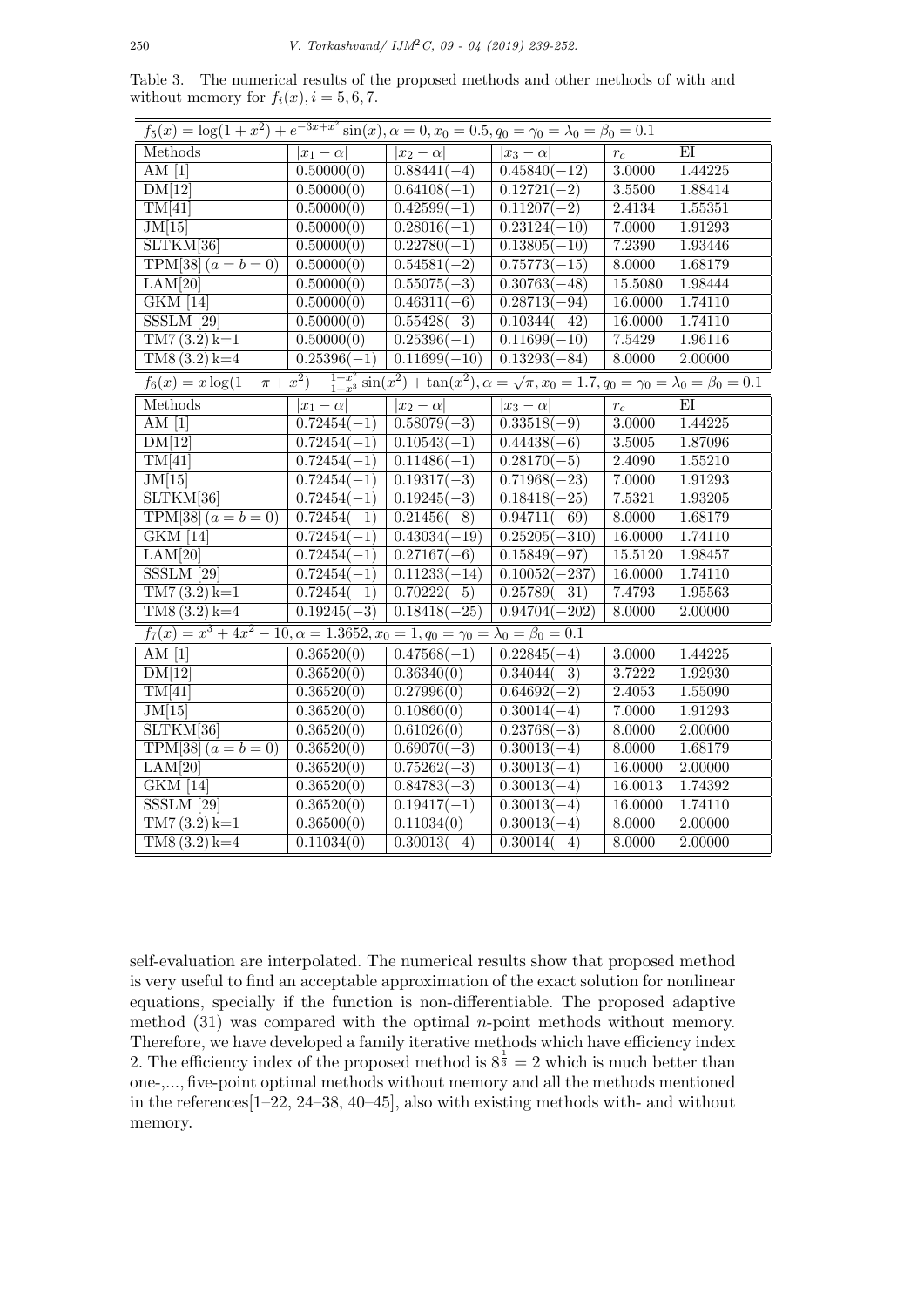| without memory methods       | EF             | $r_c$  | EI    | with memory methods          | EF             | $r_c$  | EI    |
|------------------------------|----------------|--------|-------|------------------------------|----------------|--------|-------|
| AM[1]                        | $\overline{3}$ | 3.000  | 1.442 | $\overline{\text{CJM}[5]}$   | $\overline{3}$ | 4.561  | 1.658 |
| $\overline{\text{BCMTM}[4]}$ | $\overline{3}$ | 4.000  | 1.587 | $\overline{\text{CJM}[5]}$   | $\overline{3}$ | 4.791  | 1.685 |
| BAMM[3]                      | $\overline{4}$ | 7.000  | 1.627 | $\overline{\text{CJM}[5]}$   | $\overline{3}$ | 5.000  | 1.710 |
| $\overline{\text{BCMTM}[3]}$ | $\overline{3}$ | 8.000  | 1.682 | CJM[5]                       | $\overline{4}$ | 9.582  | 1.759 |
| $\overline{\mathrm{CJM}}[5]$ | $\overline{3}$ | 4.000  | 1.587 | CJM[5]                       | $\overline{4}$ | 9.795  | 1.769 |
| CM[6]                        | $\overline{3}$ | 4.000  | 1.587 | $\overline{\mathrm{CJM}}[5]$ | $\overline{4}$ | 10.000 | 1.778 |
| CNM[7]                       | $\overline{4}$ | 8.000  | 1.682 | DM[12]                       | $\overline{2}$ | 3.550  | 1.884 |
| CHMTM[10]                    | $\overline{4}$ | 8.000  | 1.682 | DM[12]                       | $\overline{3}$ | 7.000  | 1.913 |
| CHMTM[10]                    | $\overline{3}$ | 4.000  | 1.587 | JM[15]                       | $\overline{3}$ | 7.000  | 1.913 |
| CHMTM[9]                     | $\overline{3}$ | 4.000  | 1.587 | JM[15]                       | $\overline{4}$ | 14.000 | 1.934 |
| CHMTM[9]                     | $\overline{4}$ | 8.000  | 1.682 | KKBM[16]                     | $\overline{3}$ | 7.000  | 1.913 |
| CTVM[11]                     | $\overline{4}$ | 8.000  | 1.682 | PNPDM[27]                    | $\overline{3}$ | 4.561  | 1.658 |
| EM[13]                       | $\overline{4}$ | 8.000  | 1.682 | EM[13]                       | $\overline{4}$ | 12.000 | 1.861 |
| GKM[14]                      | 5              | 16.000 | 1.741 | LAM[20]                      | $\overline{4}$ | 15.000 | 1.968 |
| KM[18]                       | $\overline{3}$ | 4.000  | 1.587 | LAM[20]                      | $\overline{4}$ | 15.500 | 1.984 |
| KTM[19]                      | $\overline{4}$ | 8.000  | 1.682 | MLAM[22]                     | $\overline{3}$ | 5.700  | 1.786 |
| KTM[19]                      | 3              | 4.000  | 1.587 | MLAM[22]                     | 3              | 5.950  | 1.812 |
| MBMM[21]                     | $\overline{4}$ | 8.000  | 1.682 | PDPM[25]                     | $\overline{3}$ | 4.450  | 1.645 |
| $\overline{\text{MBMM}[21]}$ | $\overline{5}$ | 16.000 | 1.741 | PDPM[25]                     | $\overline{3}$ | 5.000  | 1.710 |
| NM[23]                       | $\overline{2}$ | 2.000  | 1.414 | PDPM[25]                     | $\overline{3}$ | 5.370  | 1.751 |
| OM[24]                       | $\overline{3}$ | 4.000  | 1.587 | PDPM[25]                     | $\overline{3}$ | 6.000  | 1.817 |
| $\overline{\text{KSM}[17]}$  | $\overline{4}$ | 8.000  | 1.682 | PNPDM[27]                    | $\overline{4}$ | 10.131 | 1.784 |
| SAM[31]                      | $\overline{4}$ | 8.000  | 1.682 | SGGM[34]                     | $\overline{4}$ | 12.000 | 1.861 |
| SKJM[35]                     | $\overline{4}$ | 8.000  | 1.682 | SLTKM[36]                    | 3              | 7.230  | 1.934 |
| RWBM[28]                     | $\overline{3}$ | 4.000  | 1.587 | SLTKM[36]                    | $\overline{4}$ | 12.000 | 1.861 |
| SSSLM[29]                    | $\overline{5}$ | 16.000 | 1.741 | TLFM[39]                     | $\overline{2}$ | 4.000  | 2.000 |
| SM[37]                       | 3              | 2.000  | 1.414 | TM[41]                       | $\overline{2}$ | 2.410  | 1.482 |
| TPM[38]                      | $\overline{3}$ | 8.000  | 1.682 | ZKFKAM[44]                   | $\overline{3}$ | 7.944  | 1.995 |
| SM[32]                       | $\overline{3}$ | 8.000  | 1.682 | $W\overline{M[42]}$          | $\overline{3}$ | 4.230  | 1.617 |
| ZLHM[45]                     | $\overline{2}$ | 2.000  | 1.414 | $TM(3.2), k=1$               | $\overline{3}$ | 7.530  | 1.960 |
| ZLHM[45]                     | $\overline{3}$ | 4.000  | 1.587 | $TM(3.2), k=2$               | $\overline{3}$ | 7.944  | 1.995 |
| ZLHM[45]                     | $\overline{4}$ | 8.000  | 1.682 | $TM(3.2), k=3$               | $\overline{3}$ | 7.993  | 1.999 |
| ZLHM[45]                     | 5              | 16.000 | 1.741 | $TM(3.2), k=4$               | $\overline{3}$ | 8.000  | 2.000 |

Table 4. Comparison efficiency index of proposed method by with and without memory methods.

#### **References**

- [1] S. Abbasbandy, Modified homotopy perturbation method for nonlinear equations and comparison with Adomian decomposition method, Applied Mathematics and Computation, **172** (2006) 431-438.
- [2] S. Amat, J. A. Ezquerro and M. A. Hernandez-Veron, On a Steffensen-like method for solving nonlinear equations, Calcolo, **53 (2)** (2016) 171-188.
- [3] R. Behl, I. K. Argyros and S. S. Motsa, Improved Chebyshev-Halley family of methods with seventh and eighth order of convergence for simple roots, SeMA Journal, **74 (4)** (2017) 643-665.
- [4] R. Behl, A. Cordero, S. S. Motsa and J. R. Torregrosa Sanchez, Construction of fourth-order optimal families of iterative methods and their dynamics, Applied Mathematics and Computation, **271** (2015) 89-101.
- [5] N. Choubey and J. P. Jaiswal, Two- and three-moint with memory methods for solving nonlinear equations, Numerical Analysis and Applications, **10 (1)** (2017) 74-89.
- [6] C. Chun, Iterative methods improving Newton's method by the decomposition method, Computers  $\&$  Mathematics with Applications,  ${\bf 50}$  (2005) 1559-1568.
- [7] C. Chun and B. Neta, An analysis of a new family of eighth-order optimal methods, Applied Mathematics and Computation, **245** (2014) 86-107.
- [8] A. Cordero, M. Fardi, M. Ghasemi and J. R. Torregrosa, Accelerated iterative methods for finding solutions of nonlinear equations and their dynamical behavior, Calcolo, **51 (1)** (2014) 17-30.
- [9] A. Cordero, J. L. Hueso, E. Martinez and J. R. Torregrosa, A new technique to obtain derivative-free optimal iterative methods for solving nonlinear equations, Journal of Computational and Applied Mathematics, **252** (2013) 95-102.
- [10] A. Cordero, J. L. Hueso, E. Martinez and J. R. Torregrosa, New modifications of Potra-Ptak's method with optimal fourth and eighth orders of convergence, Journal of Computational and Applied Mathematics, **234 (10)** (2010) 2969-2976.
- [11] A. Cordero, J. R. Torregrosa and M. P. Vassileva, A family of modified Ostrowski's methods with optimal eighth order of convergence, Applied Mathematics Letters, **24** (2011) 2082-2086.
- [12] J. Dzunic, On efficient two-parameter methods for solving nonlinear equations, Numerical Algorithms, **63** (2013) 549-569.